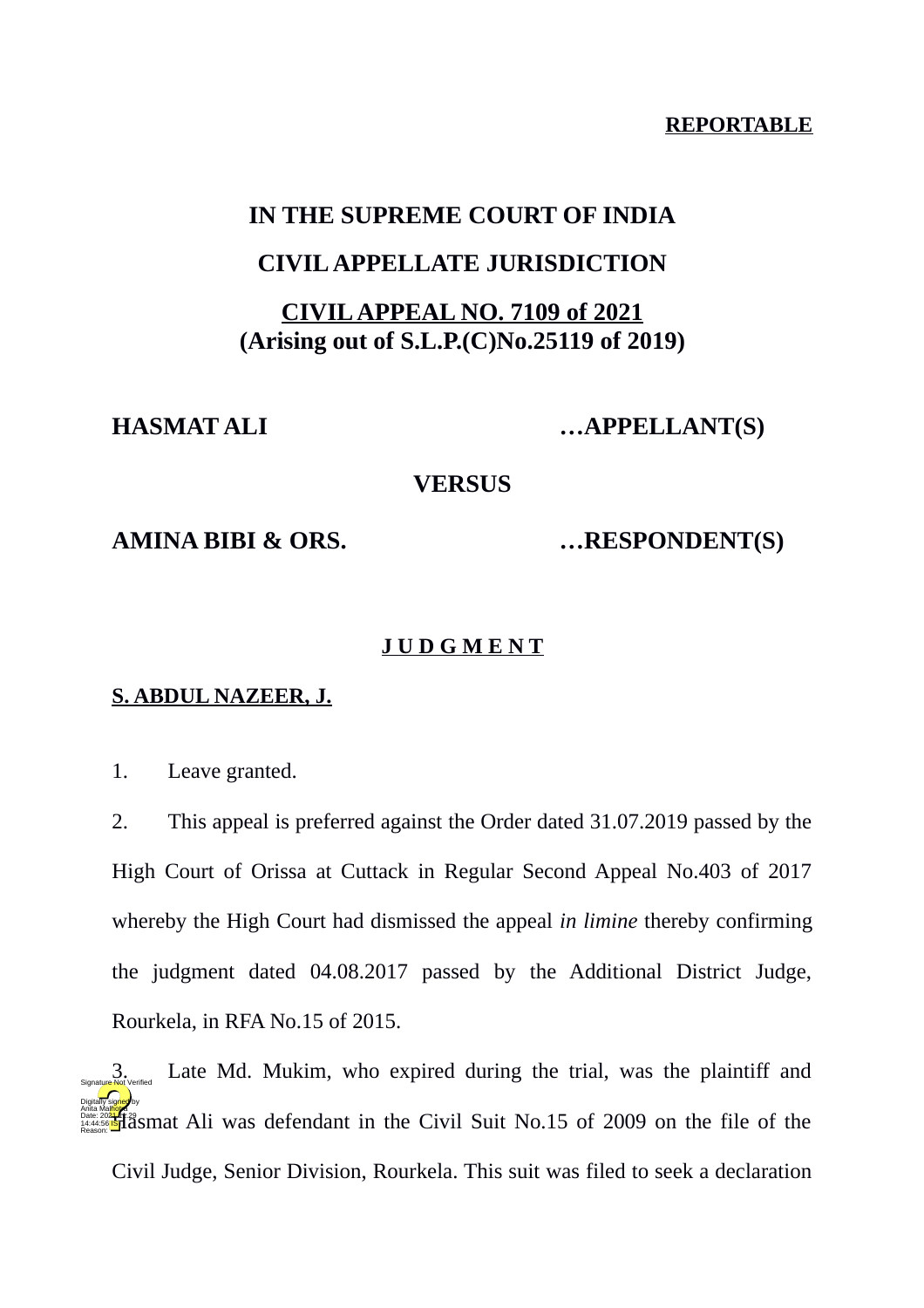that the defendant was a tenant of the plaintiff till 31.03.2003, eviction of the defendant from the suit scheduled property and for certain other reliefs. The defendant entered appearance in the said suit and filed the written statement. After trial, the suit was decreed in part on 21.07.2015 and the defendant was directed to deliver vacant possession of the suit shop to the plaintiff.

4. The defendant challenged the said judgment by filing an appeal and the Appellate Court dismissed the appeal on 04.08.2017. It is unnecessary to record the other factual matrix of the case for the purpose of deciding the question involved in this appeal.

5. The defendant filed regular second appeal before the High Court and the High Court dismissed the said appeal *in limine*. The order of the High Court dismissing the appeal is as under:

| SI. No. of | Date of    | <b>ORDER WITH</b> | Office note as to                                                                                                                                                                                                                                                     |  |
|------------|------------|-------------------|-----------------------------------------------------------------------------------------------------------------------------------------------------------------------------------------------------------------------------------------------------------------------|--|
| Order      | Order      | <b>SIGNATURE</b>  | action (if any), taken                                                                                                                                                                                                                                                |  |
|            |            |                   | on Order                                                                                                                                                                                                                                                              |  |
| 9          | 31.07.2019 | appellant.        | Heard Sri Mishra, learned senior counsel for the<br>Considering the submission made herein and going<br>through the question of law, this Court does not find<br>any question of law for admitting the Second Appeal<br>for which the Second Appeal stands dismissed. |  |

**R.S.A. No. 403 of 2017**

6. The order of the High Court is challenged by the defendant mainly on the ground that it is not supported by any reasons. Learned counsel for the appellant submits that the findings of the Trial Court and also by the First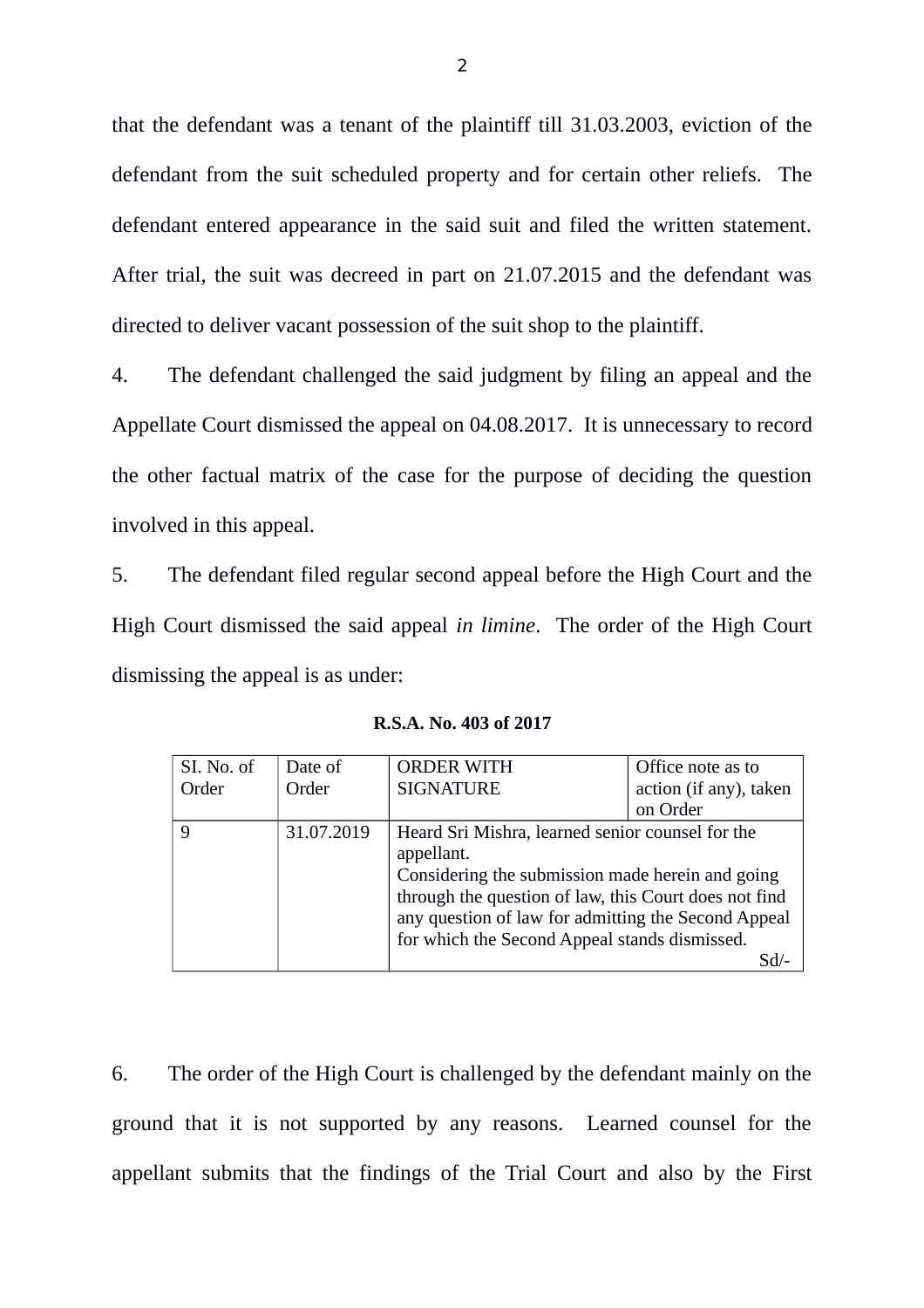Appellate Court are bad in law. He submits that the appeal involves substantial questions of law and that the High Court ought to have entertained the appeal for considering these questions of law. It was argued that, at any rate, the High Court was not justified in dismissing the appeal *in limine*.

7. On the other hand, learned counsel appearing for the respondent has supported the order of the High Court.

8. Having regard to the contentions urged, the only question for consideration is whether the High Court was justified in dismissing the second appeal, filed under Section 100 of the CPC, *in limine.*

9. Section 100 of the CPC reads as under:

"**100. Second appeal.—**(1) Save as otherwise expressly provided in the body of this Code or by any other law for the time being in force, an appeal shall lie to the High Court from every decree passed in appeal by any Court subordinate to the High Court, if the High Court is satisfied that the case involve a substantial question of law.

(2) An appeal may lie under this section from an appellate decree passed ex-parte.

(3) In an appeal under this section, the memorandum of appeal shall precisely state the substantial question of law involved in the appeal.

(4) Where the High Court is satisfied that a substantial question of law is involved in any case, it shall formulate that question.

(5) The appeal shall be heard on the question so formulated and the respondent shall, at the hearing of the appeal, be allowed to argue that the case does not involve such question: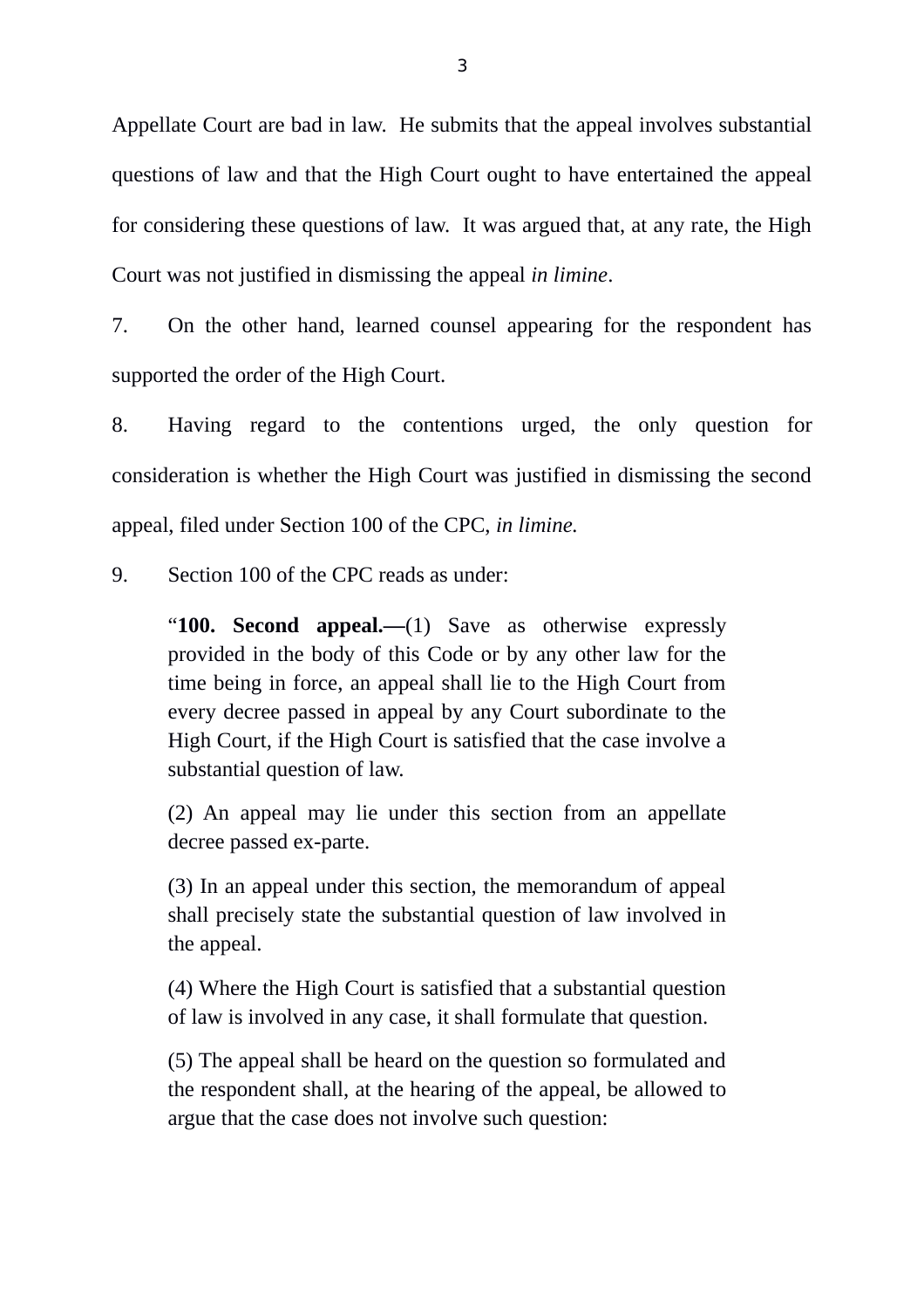Provided that nothing in this sub-section shall be deemed to take away or abridge the power of the Court to hear, for reasons to be recorded, the appeal on any other substantial question of law, not formulated by it, if it is satisfied that the case involves such question."

10. Rules 1 to 3 of Order XLII of the CPC provide for procedure for deciding

a second appeal in the following terms:

## "Order XLII

### **APPEALS FROM APPELLATE DECREES**

- 1. **Procedure.—**The rules of Order XLI shall apply, so far as may be, to appeals from appellate decrees.
- 2. **Power of Court to direct that the appeal be heard on the question formulated by it.—**At the time of making an order under rule 11 of Order XLI for the hearing of a second appeal, the Court shall formulate the substantial question of law as required by section 100, and in doing so, the Court may direct that the second appeal be heard on the question so formulated and it shall not be open to the appellant to urge any other ground in the appeal without the leave of the Court, given in accordance with the provision of section 100.
- 3. **Application of rule 14 of Order XLI.—**Reference in sub-rule (4) of rule 14 of Order XLI to the Court of first instance shall, in the case of an appeal from an appellate decree or order, be construed as a reference to the Court to which the appeal was preferred from the original decree or order."

11. It is clear from the aforesaid provisions, particularly, sub-section (5) of Section 100 of the CPC, that an appeal shall be heard only on the questions formulated by the High Court under sub-section (4) thereof. The expression 'appeal' has not been defined in the CPC. Black's Law Dictionary  $(7<sup>th</sup> Edn.)$ defines an appeal as "a proceeding undertaken to have a decision reconsidered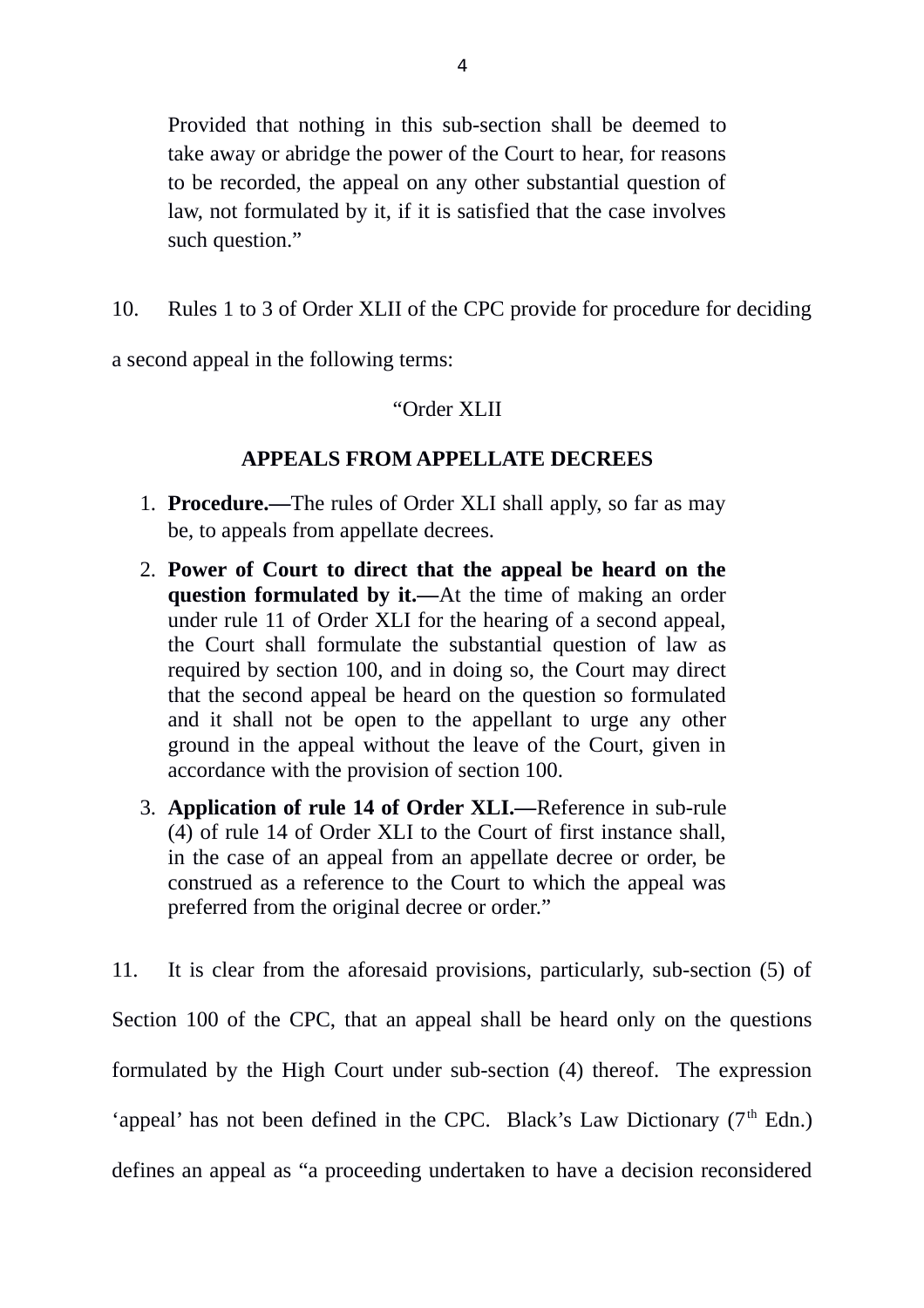by bringing it to a higher authority." An appeal is judicial examination by a higher court of a decision of a subordinate court to rectify any possible error(s) in the order under appeal. The law provides the remedy of an appeal because of the recognition that those manning the judicial tiers too commit errors. In **Shankar Ramchandra Abhyankar** v**. Krishnaji Dattatreya Bapat[1](#page-4-0)** , it was held thus:

"5.……In the well known work of *Story on Constitution* (of United States), Vol. 2, Article 1761, it is stated that the essential criterion of appellate jurisdiction is that it revises and corrects the proceedings in a cause already instituted and does not create that cause. The appellate jurisdiction may be exercised in a variety of forms and, indeed, in any form in which the Legislature may choose to prescribe. According to Article 1762 the most usual modes of exercising appellate jurisdiction, at least those which are most known in the United States, are by a writ of error, or by an appeal, or by some process of removal of a suit from an inferior tribunal. An appeal is a process of civil law origin and removes a cause, entirely subjecting the fact as well as the law, to a review and a retrial……."

12. Order XLII of the CPC provides for the procedure to be followed while deciding appeals from the appellate decrees. It states that the Rules of Order XLI shall apply, **so far as may be,** to the appeals from appellate decrees. Words such as "so far as may be" or "insofar as" mean 'as much' or 'to the extent' or 'to such extent'. By virtue of Order XLII Rule 1, the provisions of Order XLI are applicable to second appeal as well, though not in their entirety, but to certain extent. Having regard to the mandate contained in Order XLII, the

<span id="page-4-0"></span><sup>1 1969 (2)</sup> SCC74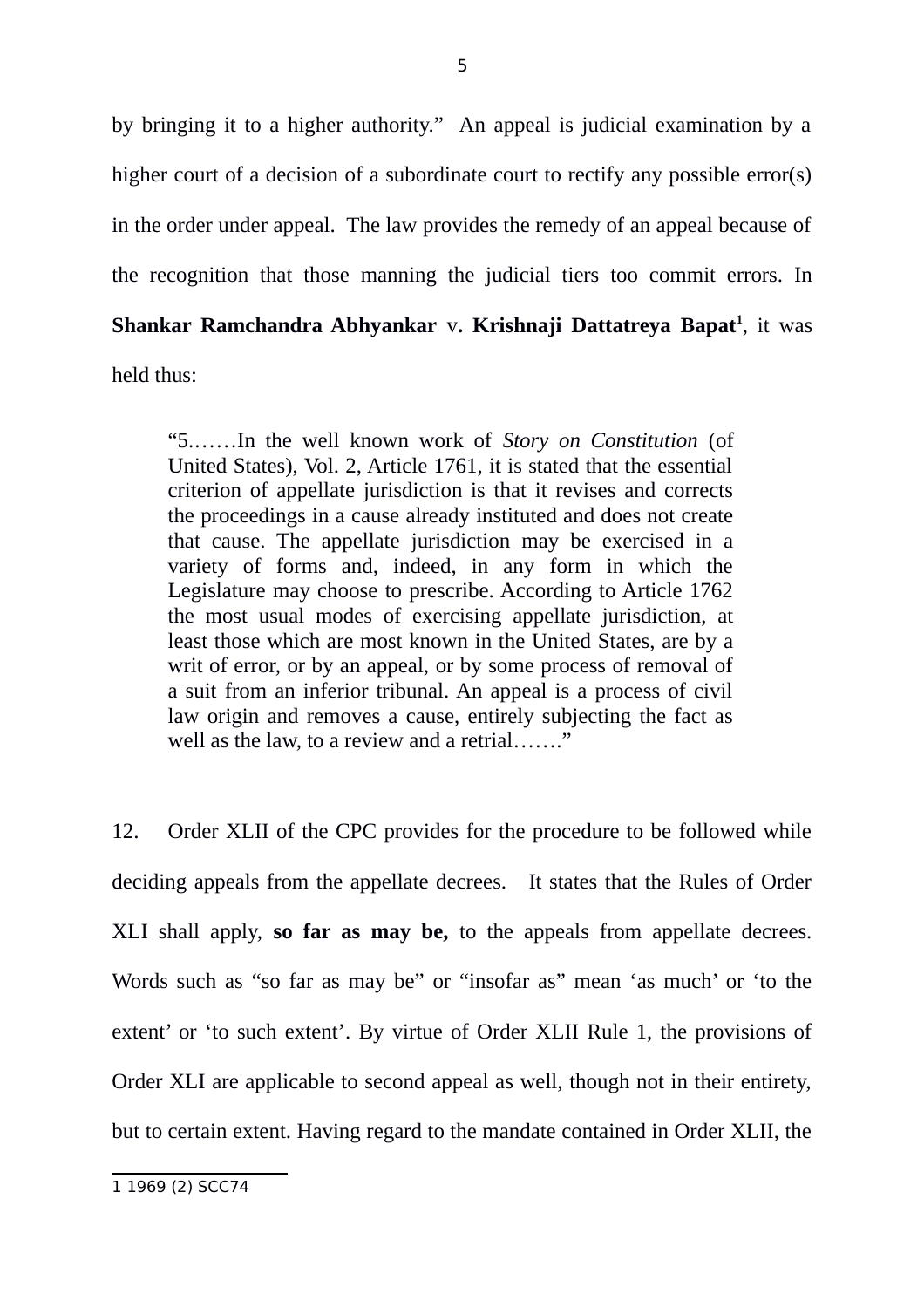High Court, while hearing a second appeal, has to follow the procedure contained in Order XLI to the extent possible.

13. Section 100 of the CPC provides for a right of second appeal by approaching a High Court and invoking its aid and interposition to redress error(s) of the subordinate court, subject to the limitations provided therein. An appeal under Section 100 of the CPC could be filed both against the 'concurrent findings' or 'divergent findings' of the courts below. Sub-section (1) of Section 100 of the CPC states that a second appeal would be entertained by the High Court only when the High Court is satisfied that the case 'involves a substantial question of law'. Therefore, for entertaining an appeal under Section 100 of the CPC, it is immaterial as to whether it is against 'concurrent findings' or 'divergent findings' of the courts below. It is needless to state that even when any concurrent finding of fact is appealed, the appellant is entitled to point out that it is bad in law because it was recorded *de hors* the pleadings, or it was based on no evidence or it was based on misreading of material documentary evidence or it was recorded against the provision of law or the decision is one which no Judge acting judicially could reasonably have reached. Once the High Court is satisfied, after hearing the appeal, that the appeal involves a substantial question of law, it has to formulate that question and direct issuance of notice to the respondent.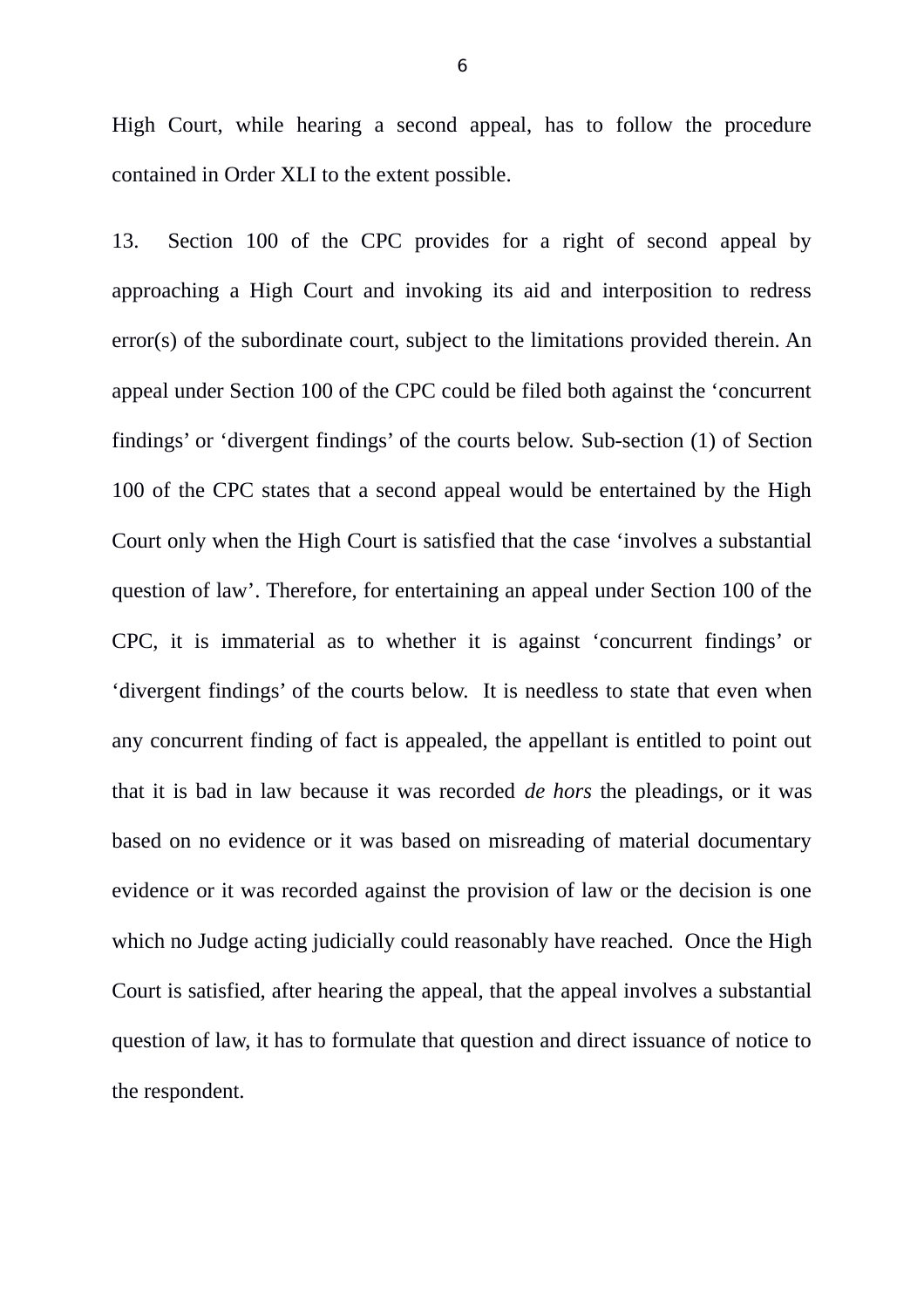14. In case the appeal does not involve any substantial question of law, the High Court has no other option but to dismiss the appeal. However, in order to come to a conclusion that the appeal does not involve any substantial of law, the High Court has to record the reasons. Giving reasons for the conclusion is necessary as it helps the adversely affected party to understand why his submissions were not accepted. The Court must display its conscious application of mind even while dismissing the appeal at the admission stage. In our view, the High Court cannot dismiss the second appeal *in limine* without assigning any reasons for its conclusion.

15. In **Surat Singh (Dead) v. Siri Bhagwan and Others[2](#page-6-0)** , this Court has laid down that for dismissal of a second appeal without being admitted, the High Court is required to assign reasons. It was held thus:

"**29.** The scheme of Section 100 is that once the High Court is satisfied that the appeal involves a substantial question of law, such question shall have to be framed under sub-section (4) of Section 100. It is the framing of the question which empowers the High Court to *finally decide* the appeal in accordance with the procedure prescribed under sub-section (5). Both the requirements prescribed in sub-sections (4) and (5) are, therefore, mandatory and have to be followed in the manner prescribed therein. Indeed, as mentioned supra, the jurisdiction to decide the second appeal *finally* arises only after the substantial question of law is framed under sub-section (4). There may be a case and indeed there are cases where even after framing a substantial question of law, the same can be answered against the appellant. It is, however, done only after hearing the respondents under sub-section (5).

<span id="page-6-0"></span><sup>2 (2018) 4</sup> SCC 562